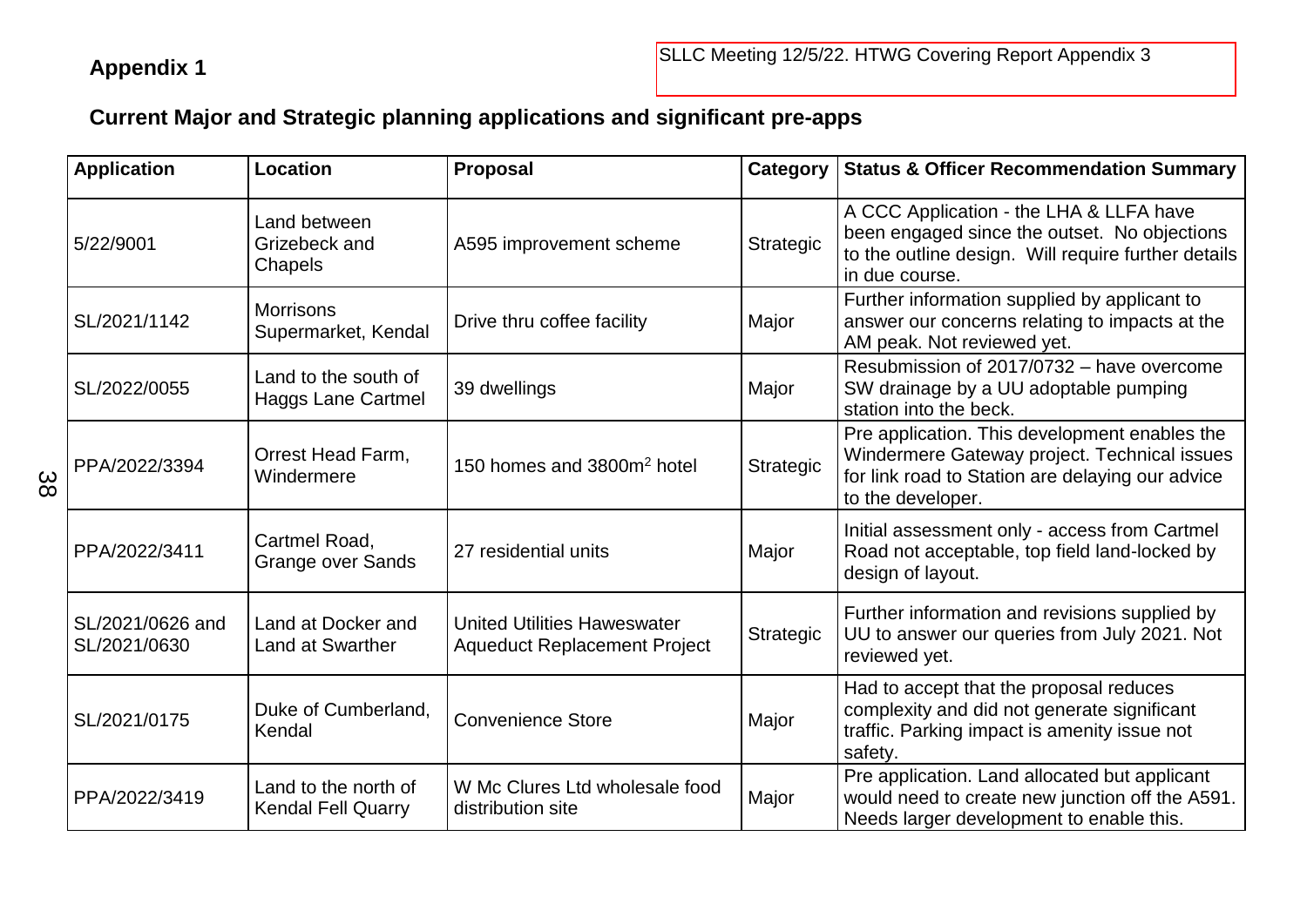## **Appendix 2**

# **Section 106 Funding Contributions Update**

# **No change from last meeting**

| <b>District</b>                      | <b>Description</b>       |   | <b>Amount Agreed</b> | <b>Money In</b> |            |   | <b>Money Out</b> |
|--------------------------------------|--------------------------|---|----------------------|-----------------|------------|---|------------------|
| South<br>Lakeland<br><b>District</b> | <b>Education-Primary</b> | £ | 288,360.00           |                 |            |   |                  |
| Council                              | Education-<br>Secondary  | £ | 72,150.00            |                 |            |   |                  |
|                                      | Highway<br>Contribution  | £ | 857,411.54           | £               | 10,229.54  | £ | 10,229.54        |
|                                      | <b>Highway Works</b>     | £ | 7,000.00             |                 |            |   |                  |
|                                      | Other                    | £ | 353,630.00           | £               | 353,630.00 | £ | 292,326.00       |
|                                      | <b>Travel Plan Admin</b> | £ | 19,800.00            | £               | 6,779.52   |   |                  |
|                                      | <b>Total</b>             | £ | 1,598,351.54         | £               | 370,639.06 | £ | 302,555.54       |